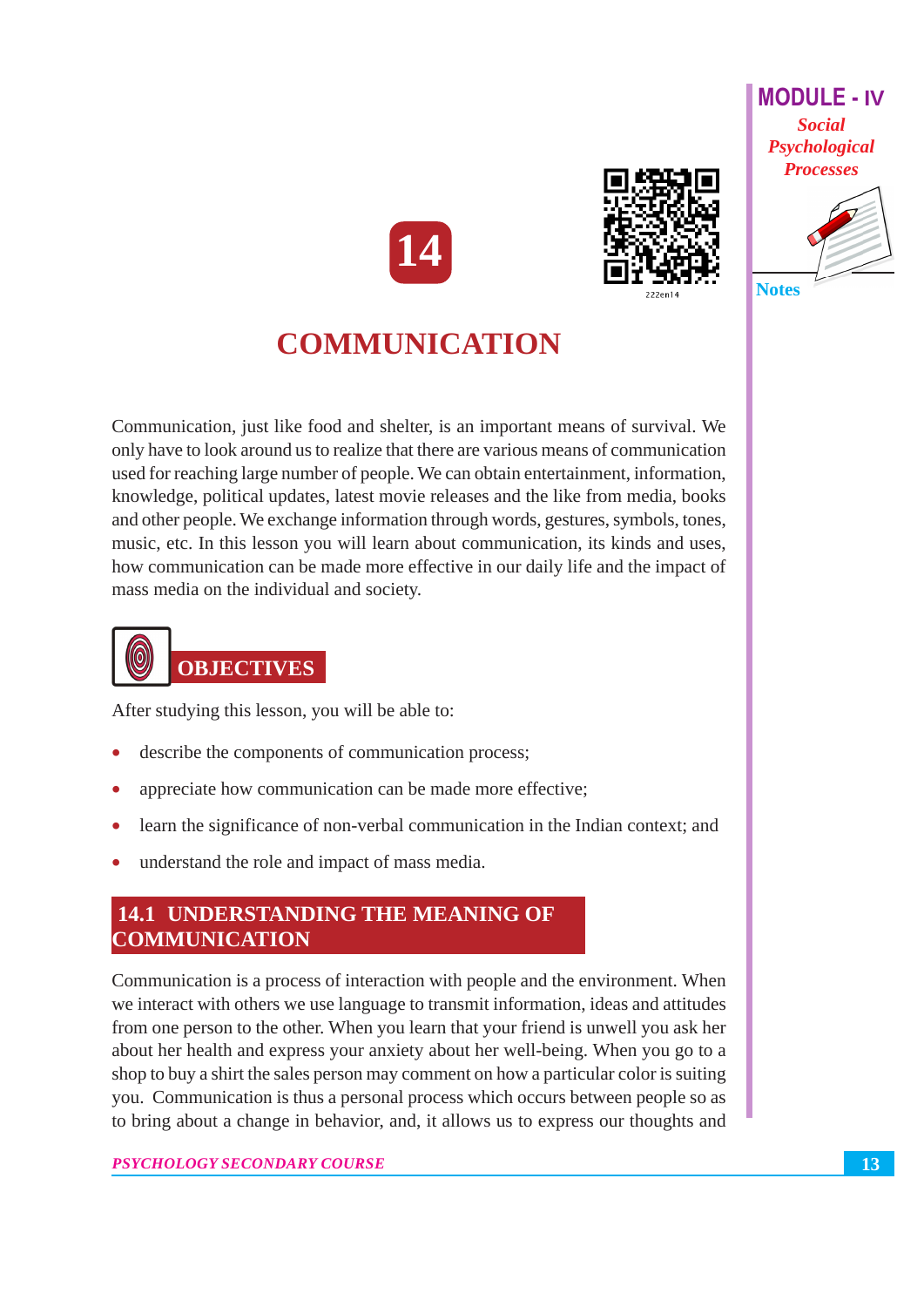

**Notes** 

emotions through words and actions. Communication is an important tool for controlling and motivating people by providing information to facilitate decision making.

## **14.2 ELEMENTS OF COMMUNICATION**

The key elements of communication are:

- i. Communication is a two-way process: It involves a sender and a receiver. When you talk to your father, communication is at the individual level. When a teacher talks to a group of students, communication is at group level.
- ii. There has to be a message: The information has to be in the form of a message, a directive, an idea, a feeling or an opinion.
- **iii. Commonness of understanding:** Communication can occur only when there is commonness of understanding between sender and receiver. The basis of commonness can be culture, language, and environment. Words, phrases, idioms, gestures and proverbs provide common basis for communication.
- iv. Modifying the behavior of other people: The information transmitted to the receiver brings forth a response in the form of some change in his/her behavior. For example, the moment you hear that fire has broken out in the building, you along with others will run out of the building.
- v. Method of giving information: Information is provided with the help of words or through gestures, expressions and the like.

## **INEXT QUESTIONS 14.1 AND 14.2**

- 1. Which of the following statements is **not** correct:
	- a. Communication is a continuous process.
	- b. We can communicate through words.
	- c. We cannot communicate through gestures.
	- d. We cannot express through tones and expressions.
- 2. Explain the key elements of communication.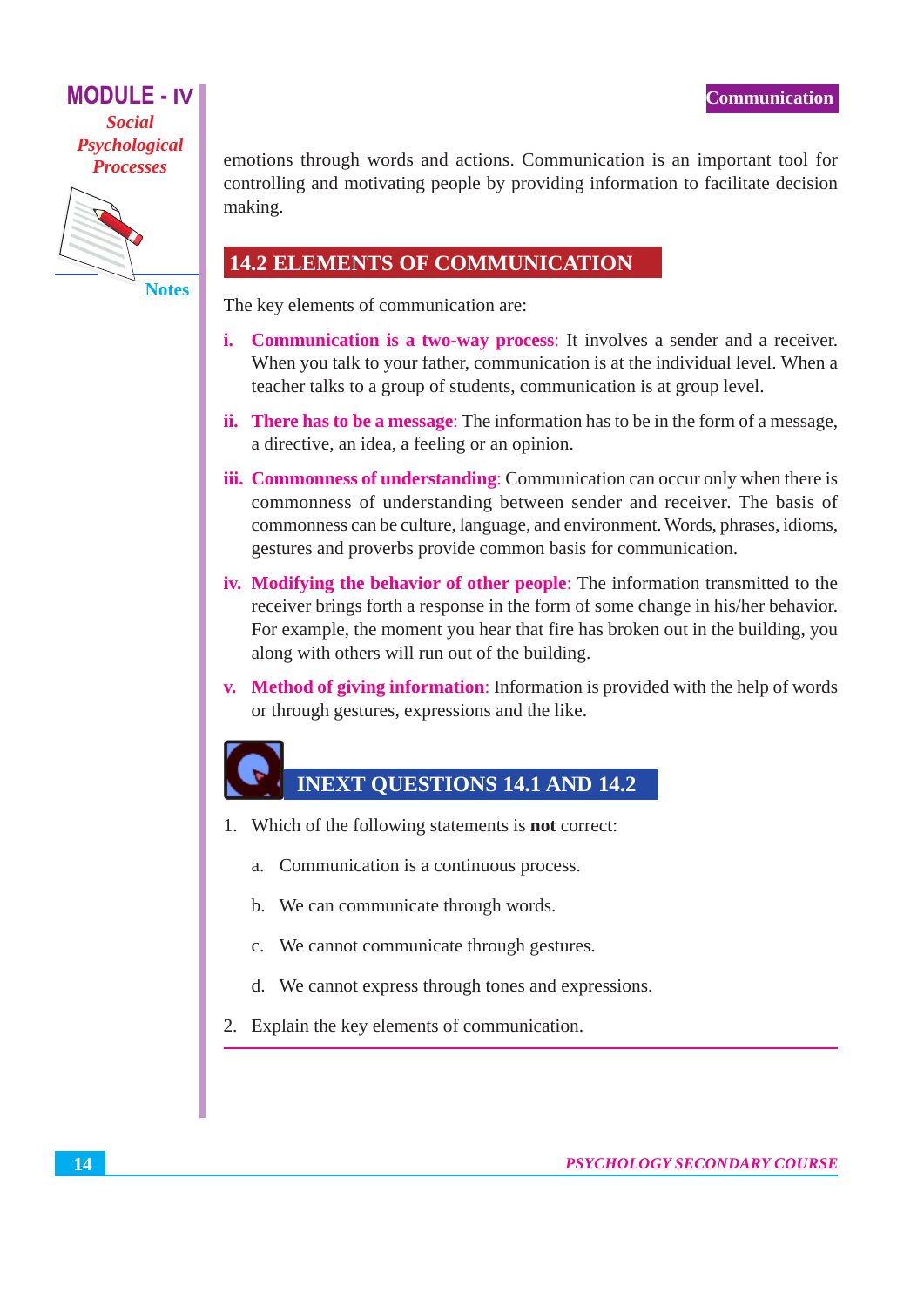## **14.3 TYPES OF COMMUNICATION**

Communication can be broadly divided into two categories. These are:

- 1. Verbal communication, and
- 2. Non-verbal communication.

**Verbal communication - When words are used as tools of interaction between two** or more individuals, it is termed as verbal communication. It can be oral or written. Verbal communication provides us with **meaningful interaction** between people, information and direction. It is a fundamental requirement for life. Researchers have noted that on an average a person spends 10 to 11 hours every day in verbal communication that is, reading, speaking, writing, or listening. Some common forms of verbal communication are conversations, speeches, letters, newspapers, magazines, telephonic conversations, etc.

**Non-verbal Communication**  $-$  It is interesting to note that non-verbal communication or body language, accounts for more than 70 percent of our communication while words account for just about 10 percent ! Thus non-verbal communication is very important in human interaction. Gestures, eye contact, facial expressions, posture and body orientation, distance are some of the non-verbal ways of communicating. Non-verbal communication helps to

- create impressions beyond the verbal element of communication,
- reinforces what has been said,
- helps to express our emotions and interpersonal attitudes,  $\bullet$
- $\bullet$ helps to convey power, affection, dominance, respect etc,
- manage and regulate the interaction with others, and  $\bullet$
- allows self-presentation.  $\bullet$

There are various channels of non-verbal communication. However it is important to note that non-verbal communication is influenced by culture; hence it must be understood with reference to the culture. Kinesics or body language deals with physical movement, while **gaze** or eye contact deals with the eyes (fixed gaze or a lot of eye movement).

**Proxemics** involves the use of social distance between people. It is estimated that following pattern of distance is maintained in different contexts: intimate space (0-18 inches), personal space or informal distance (18 inches -4 feet), social distance or formal distance (4 feet  $-12$  feet), and public space (beyond 12 feet). **Haptics** refers to touch as another channel of communication which is a function of culture. Usually North Americans and North Europeans touch less, but people from Asian Mediterranean and Middle Eastern cultures employ more social touching.



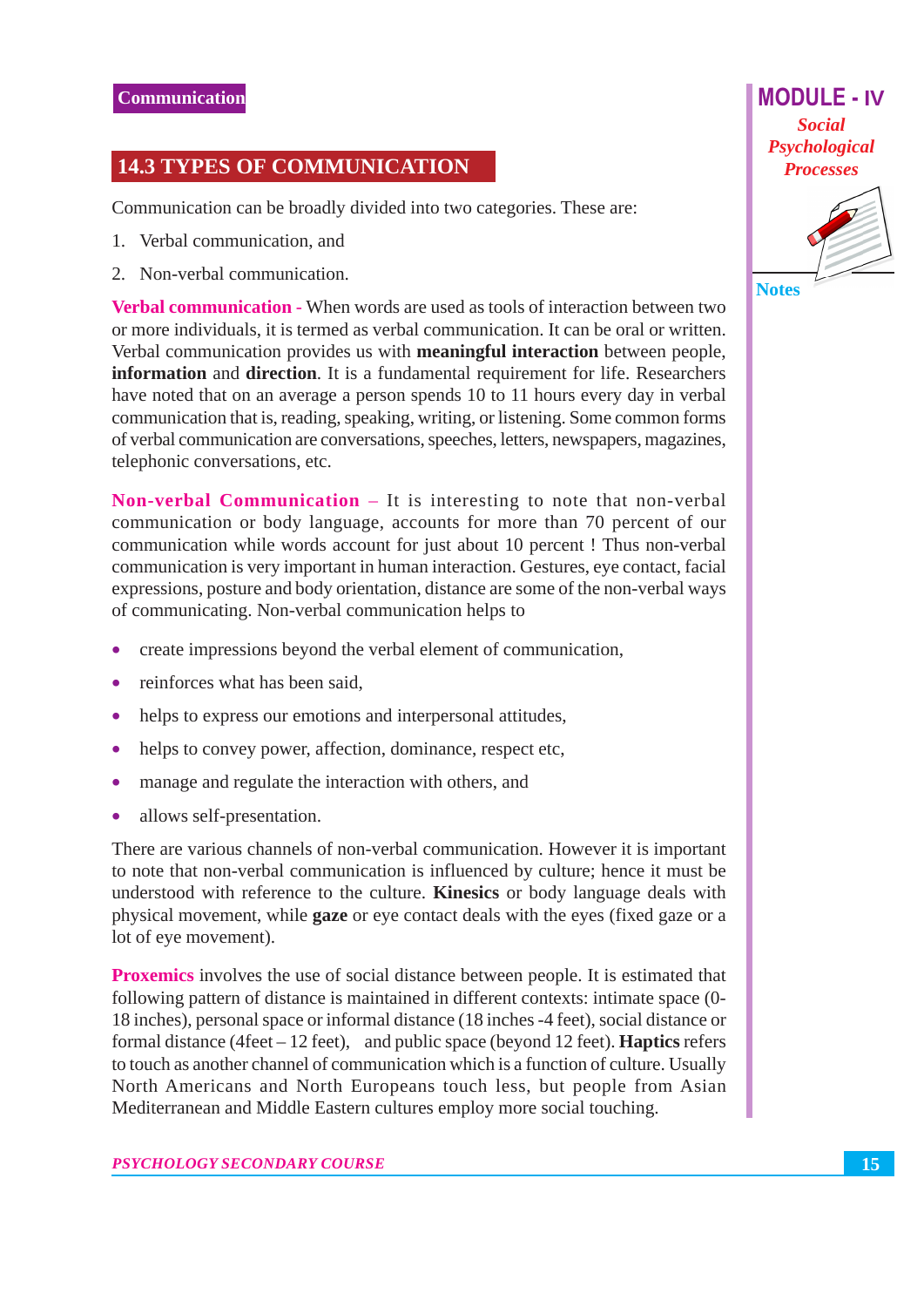

Fig. 14.2: Non verbal communication

#### **Did You Know?**

#### **Eye contact:**

- Direct eye contact indicates confidence.  $\bullet$
- Looking downwards shows respect, listening carefully, or guilty.  $\bullet$
- Single raised eyebrow indicates doubting.  $\bullet$
- Both raised eye brows indicates admiration.  $\bullet$

#### **Posture:**

- Standing erect, but not rigid, and leaning slightly forward indicates that  $\bullet$ one is approachable, receptive and friendly.
- Facing each other indicates interpersonal closeness.  $\bullet$

#### **Facial Expression**

Smile is a powerful cue that indicates happiness, friendliness, warmth, liking  $\bullet$ and affiliation.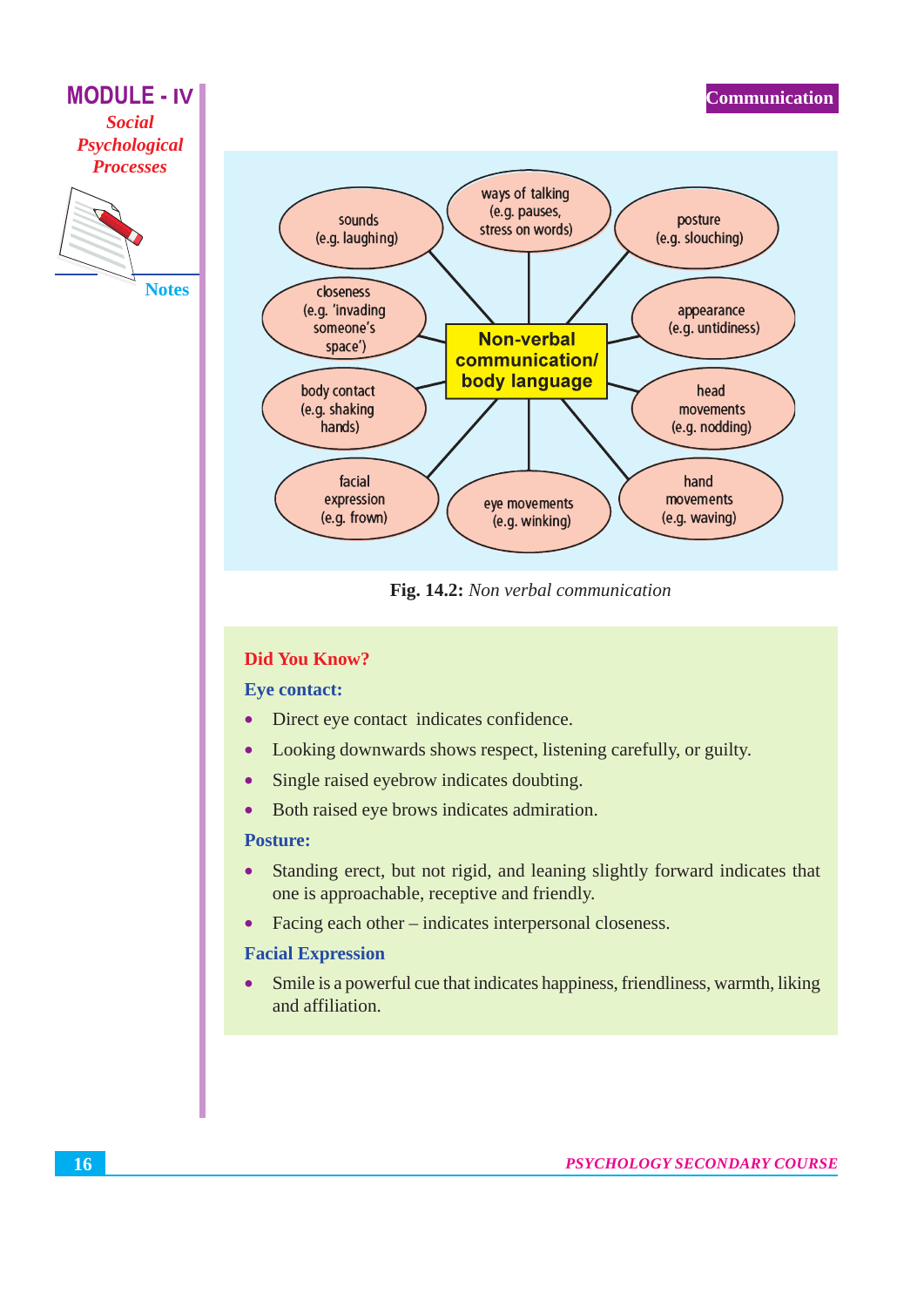## **Communication**



Fill in the blanks:

- 1. Reading, speaking, writing, or listening are examples of
- 2. Gestures, eye contact, facial expressions, posture and body orientation, distance
- 3. The four basic channels of non-verbal communication are, -
- 4. Haptics refers to  $-$ - and is a function of culture.

#### **Activity 1**

#### **Communication Game: Active Listening**

Active listening is an important aspect of communication. Play this game to learn some tips about active listening, understand your own communication style, be an active listener, and give appropriate feedback.

- 1. Make a group of 4-6 people. Assign a number to each person.
- 2. Each person writes a sentence on a slip of paper.
- 3. Let person number 1 pick up any slip and read the sentence.
- 4. Person number 1 should now whisper the sentence to person number 2 and so on till the message reaches back to person number. Now person number one reads out aloud the sentence written on the slip of paper.
- 5. Please note: Is the message (sentence) exactly the same? Has it changed? What are the changes?

This activity shows that verbal communication can change and distant the message gets distorted by the time it reaches the last person. This is because every person has his or her own style of communication, different thought processes and ways of interpreting a message.

## **14.4 EFFECTIVE COMMUNICATION**

You have learnt how verbal and non-verbal communication play an important role in our daily life. It becomes essential that we communicate effectively to others for progress in academics, professional domains as well as to improve our interpersonal





**Notes**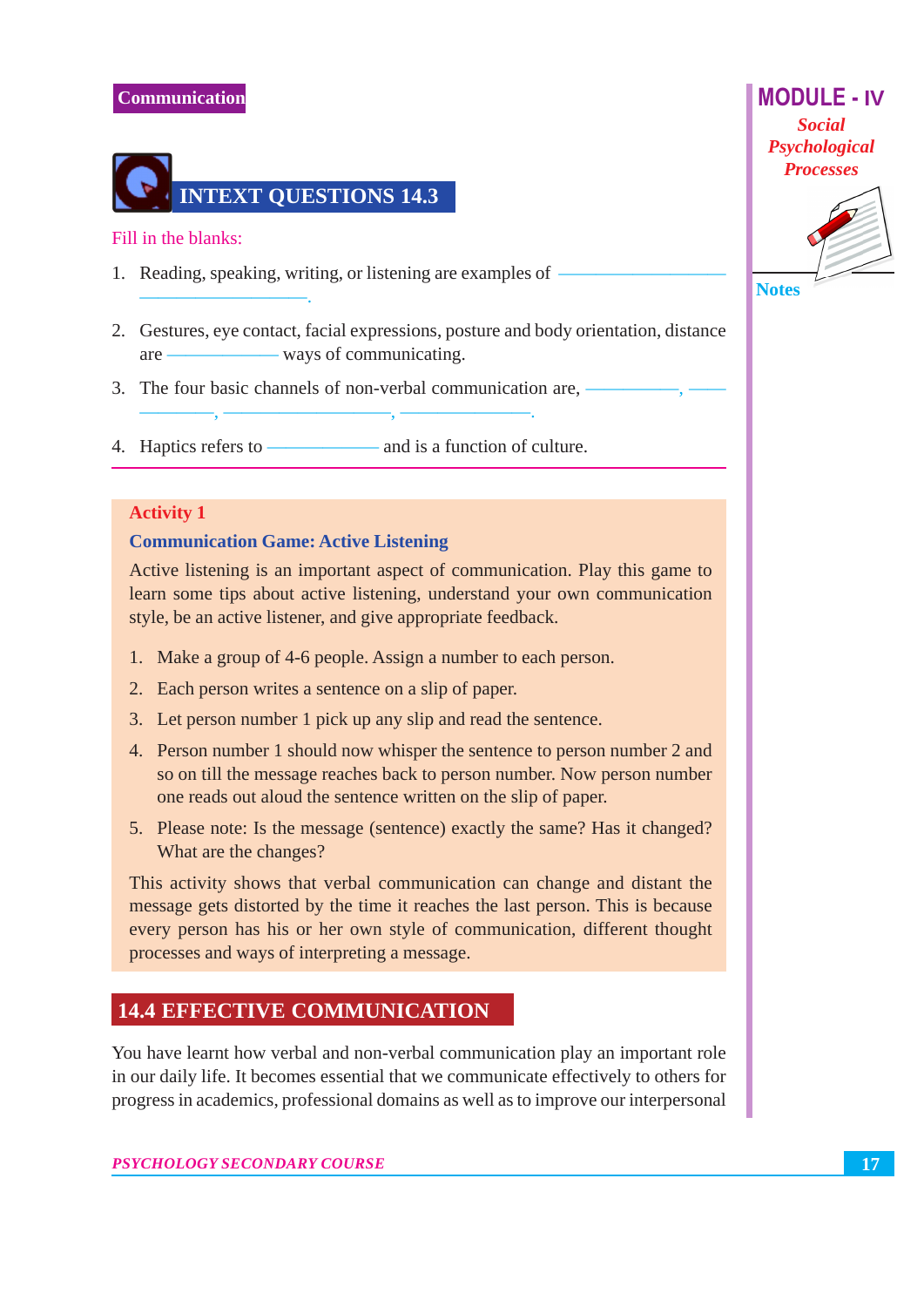

**Notes** 

relationships. At times we are misunderstood partially or even completely. In both cases the purpose of communication is defeated. So let us look at some of the points we need to keep in mind so that our communication is made effective.

Before we learn about effective communication let us understand some difficulties that hinder effective communication. Very often a message is distorted, for example, some people may change facts and say things to please their boss. People also are **selective** in terms of their **perception**, what they see and hear is based upon their needs, motivation, experience, and personal characteristics. While decoding a message people may project their interests and expectations. People have a limited **capacity** to process incoming information, when the information is too much information overload takes place. Then people tend to select, ignore, pass over or forget information. Further, when we are **emotional**, such as sad, angry, or very excited, then we are likely to miss out some information. Finally, words mean differently to different people. **Language usage** is influenced by age, gender and the cultural background.

## **14.5 FEATURES OF EFFECTIVE COMMUNICATION**

Certain features of effective communication are:

- **i)** Common frame of reference The sender and the receiver should interact at a common level of understanding. When a mother speaks to her child she uses words which are present in the child's vocabulary e.g. a scolding tone, if the child has been naughty or a concerned tone when the child is unwell. But while speaking to her sister she will use different words, phrases and tones depending upon the context. Thus a common level of understanding is essential for effective communication.
- **ii)** Mutual interest Contents of the communication must be of mutual interest to the sender and receiver. For a farmer how the Stock Market operates is of no interest as his concern is about the quality of seeds and manure or the effect of climate changes on the crops.
- iii) Common Language Language is the strongest means of verbal communication. A common language ensures effective communication. Because it ensures minimum misunderstanding of words, phrases, idioms and proverbs.
- iv) Common environment People from similar backgrounds understand the message without much problem. Thus common nationality, economic status, culture, social interests, age group and professions are some examples. Can you make a list of the other common issues? You must have noted how it is easier to talk to people from your own religious group, class or town.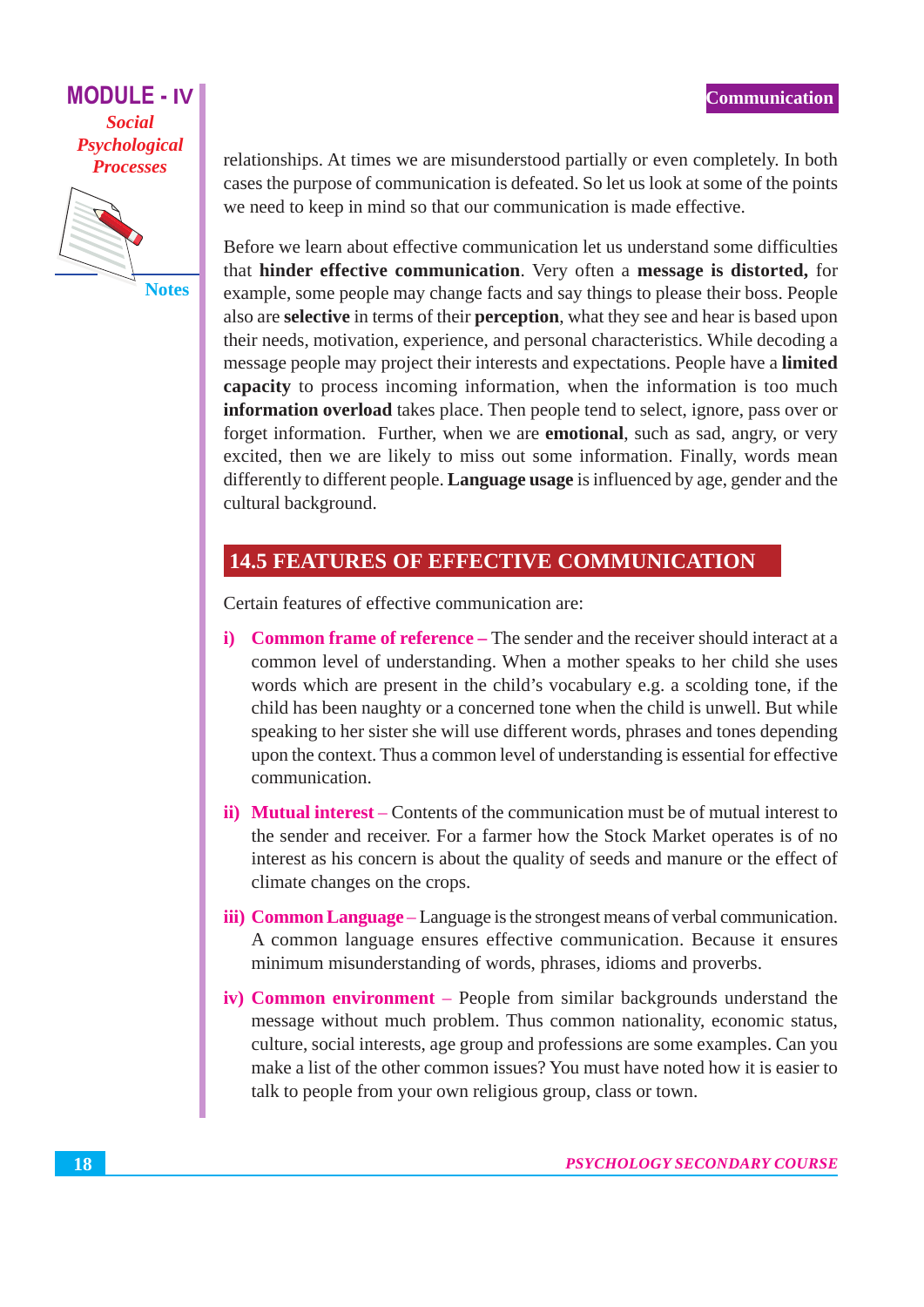#### **Communication**

Given below are tips on how verbal communication can be made more effective:

- $\bullet$ Improve language by reading and listening;
- Work on voice modulation, tone and pronunciation;
- $\bullet$ Think and then speak;
- Do not speak fast or too loudly;  $\bullet$
- Learn about culturally sensitive words, signs and contexts for different cultures.  $\bullet$

In order to improve your body language, please remember to:

- Keep the appropriate distance, particularly with reference to culture, gender and  $\bullet$ authority figures.
- Touch only if required, or necessary.
- Maintain eye contact in an interview situation, and be sensitive if such a  $\bullet$ communication is frowned upon by a culture.
- Look presentable and confident.

Verbal and non-verbal communication together provide a powerful medium of communication. If used properly and carefully, effective communication can convey the message immediately. Advertisers make use of effective communication to make people buy certain products. Have you noticed how advertisements make use of well known personalities, visual images, spoken and written words and music so as to influence us to make us want to buy a particular, car, soap, motorcycle or dress? Can you recall some of the well known jingles 'Thanda Matlab Coca Cola', Daag Ache Hai, Dhundhhate rah jaoge'. Can you recall any more such phrases?

Communication is a process of sharing meaning with each other in the world. However the meaning attached to nonverbal communication differs from one culture to another. It is said that spoken language is about 7 to 35 % of our communication. The majority of our communication is through nonverbal means. Thus when verbal language seems to be unclear we search for nonverbal cues to provide us with more information.

# **INTEXT QUESTIONS 14.3 AND 14.5**

- 1. State whether the following statements are 'True' or 'False':
	- 1. Majority of our communication is through the non-verbal channels.
	- 2. People have an unlimited capacity to receive and process information.
	- 3. Language usage is influenced by age, gender and cultural background.



**MODULE - IV** 

**Notes**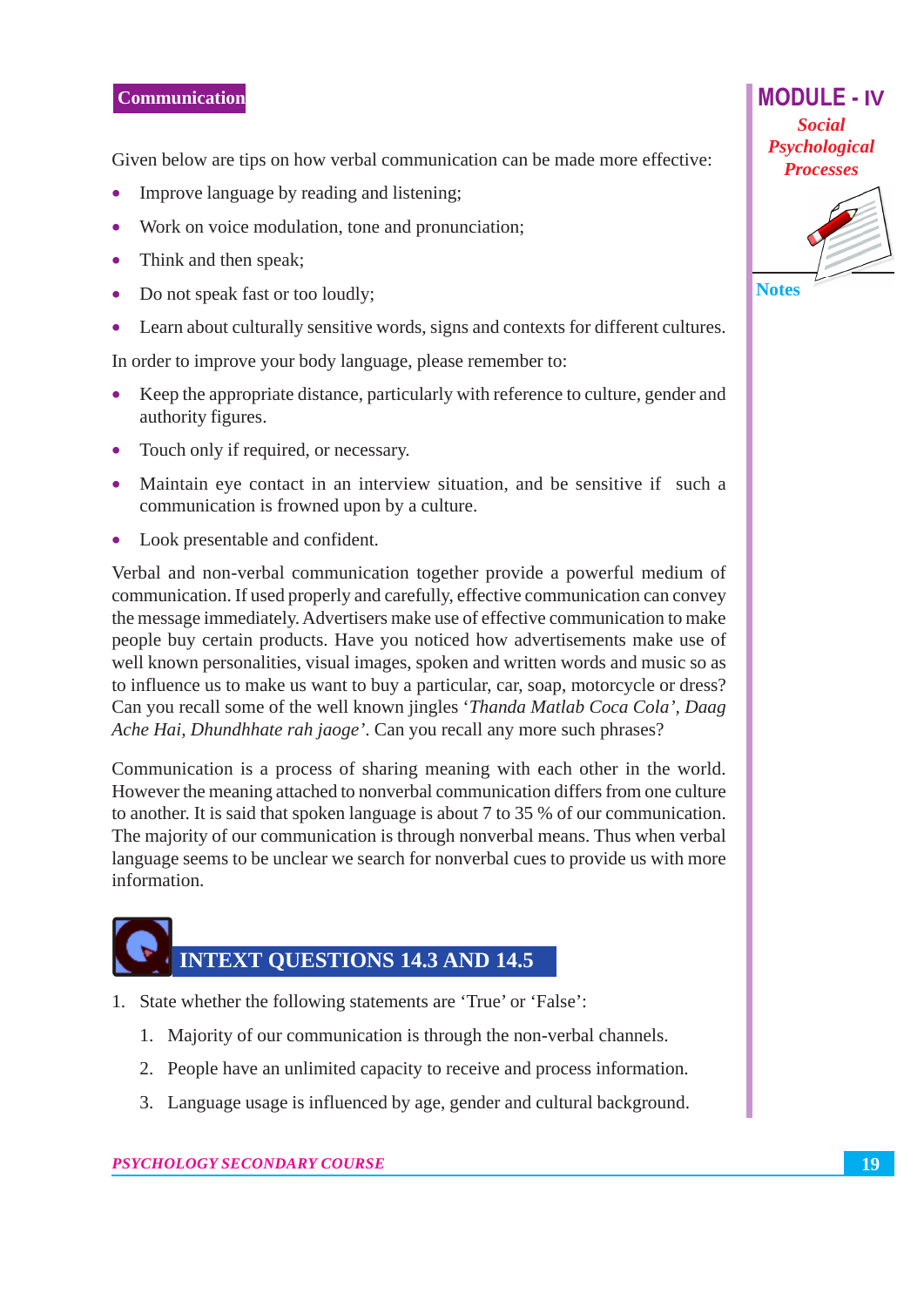

**Notes** 

- 4. Contents of the communication must be of mutual interest to the sender and receiver.
- 5. Effective communication can be achieved by talking fast.
- 2. Describe the main the features of effective communication.

## **14.6 NON-VERBAL COMMUNICATION IN INDIAN CONTEXT**

It is important to understand the nature of non-verbal communication of any culture, particularly as it is used in everyday life. Some non-verbal cues are common to all cultures and they send the same message. Non-verbal communication gives us information about our relationships with others, with regard to liking, status, age, gender and it is appropriate for conveying our emotions also. In the Indian context certain non-verbal cues are distinct.

Let us understand about **body language and movement**, or Kinesis. In the Indian setting. couples are not expected to show affectionate or intimate gestures towards each other, particularly if they are in a public place or in the presence of the family. Holding of hands or even looking at one's husband is frowned upon. Indians, like any other culture, have distinct gestures and hand movements. In India, when you slide one hand over your wrist, it indicates the use of a traditional Hindu woman's bracelet called a bangle. If this is done to a man, it questions his manhood and provokes him to a fight.

Handshakes are common, but more so between men or between women. Handshake between a man and woman are generally avoided. In cities like Delhi and Mumbai handshakes between men and women in the corporate world is quite common. Hence the context will determine the appropriate non-verbal communication.

Social factors in non-verbal communication – Indians have high power-distance index, which indicates that cultural factors, such as hierarchy, authority, and age (elders), play a definitive role in communications. Interpersonal relations, position of authority, age and gender determine the distance to be maintained between two people. People superior in status can directly look at a person from a lower status, but a person of lower status usually stands with eyes down cast (as a mark of respect), and stands at a reasonable distance from the superior person. For example, employeremployee, father-son, daughter-in-law and an elder person of the husband's family. Women generally do not maintain eye contact with men from their husband's family. Often women from a conservative, traditional background cover their head with a veil.

Indians value their personal space, usually one and a half to two meters is the norm. Yet there is little physical distance with family and close friends. Public affection, holding hands, hugging, amongst family and close friends is quite common. Also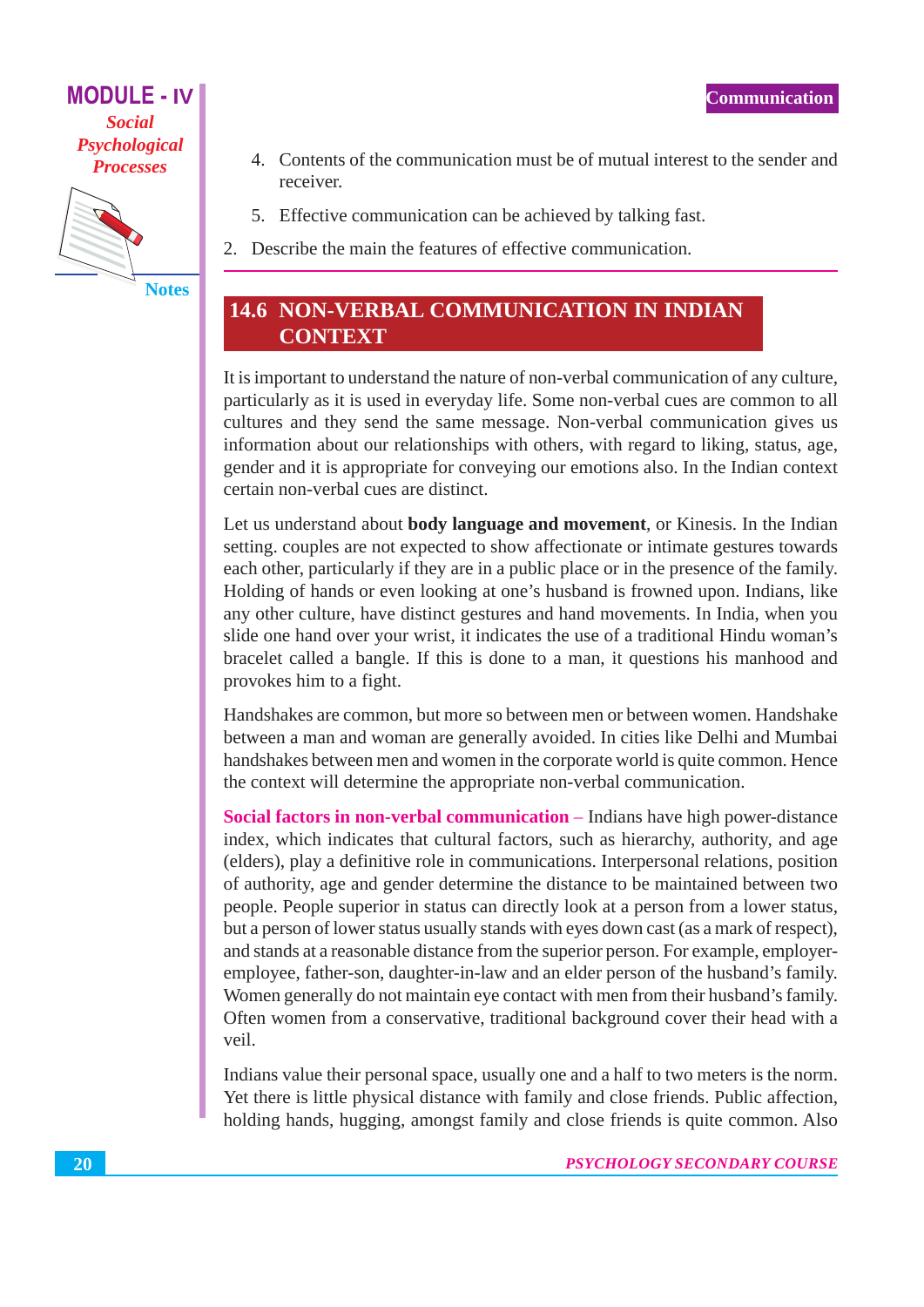after visiting family or friends, while leaving a group each member is expected to be bid good bye individually. Indian youngsters usually bend and touch the feet of older persons to greet them or while taking leave of them.



1. Explain the role of culture in non-verbal communication in the Indian context.

## **14.7 ROLE AND IMPACT OF MEDIA**

Media is the technological means of sending information, ideas and opinions to a large audience. We live in a society where information and communication help us to progress ahead in various fields of life, like work, health care, entertainment, education, travel and personal relationships. We wake up every day to check the news on TV, newspaper or the Internet. We are exposed to advertisements which influence as to what we buy from the market. Children and teenagers are heavily influenced by media information regarding fashion, ideal body type, ideal image of beauty, urban lifestyles etc.

**Positive influences** - Media has an important role to play; it both **educates** and enriches our lives. It provides educational information and improves academic performance. It collects and distributes information and news (religious, political, social, entertainment, and environmental) to the public. Media can be used for helping a beneficial cause, such as promoting literacy or providing information about the benefits of medical progress (vaccination, polio, health care for the child and mother, or AIDS). It transmits social and cultural values. Media plays a significant role in informing the public about the government policies, dealings and latest programmes. It allows the public to address its problems and **maintain democracy** in the country. Media helps to mobilize people and brings about social integration. Mass media contact has been possible with the use of newspapers, radio, television news channels, and the Internet.

Negative influences - Media can also have negative effects both on the individual and society. India is well known for its diverse population in terms of faith, religion and language. Media can be misused by spreading wrong information and news, often leading to **violence**, **prejudice and hatred** among communities. Inciting communal violence and praising acts of violence must be avoided. Spread of rumors and propaganda is an organized way of spreading false information. Often media does not respect the **privacy of the individual** and publishes private and confidential material about ordinary and well-known personalities. The use of media to circulate vulgar and obscene material is of concern to all, for the young and the adult.

**MODULE - IV Social** Psychological **Processes** 



21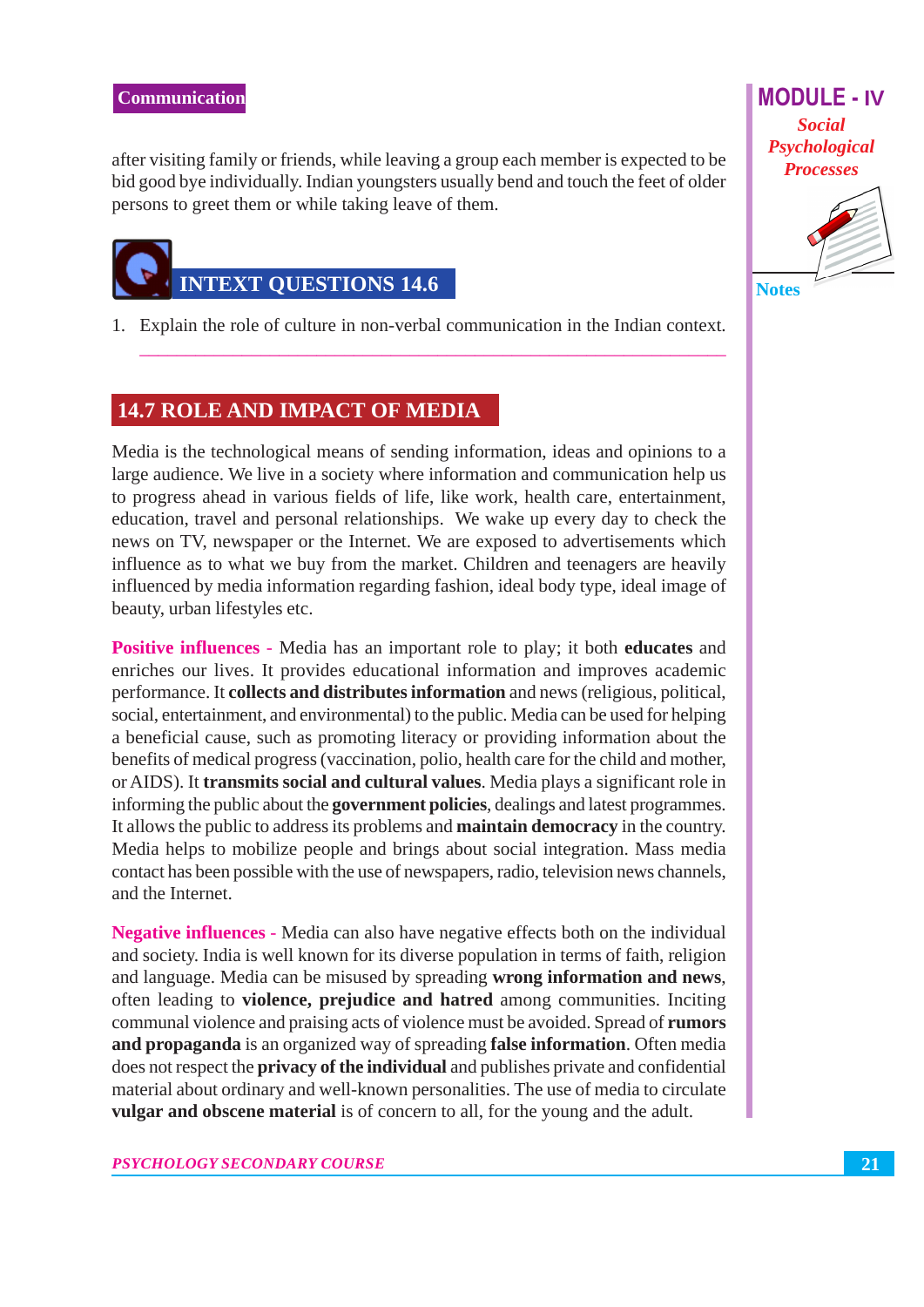

**Notes** 

It must be realized that media serves important functions in society. Therefore it must fulfill certain responsibilities and obligations. The media must maintain ethical standards whereby it provides objective, balanced and accurate information to the masses. It should avoid inciting the masses towards crime, violence and hatred. Community building and national integration must be one of its objectives. In fact the media should reflect the **pluralistic nature** of India and provide a voice to all members of the nation.

## WHAT YOU HAVE LEARNT

- Communication is a process of interaction with people and the environment.
- Communication is a two-way process with a message to bring about a change in  $\bullet$ behavior, with commonness of understanding and a method of sending the message.
- Verbal communication provides us with meaningful interaction between people, by providing information and direction, through words, spoken or written.
- Non-verbal communication involves the use of gestures, eye contact, facial expressions, posture and body orientation, and maintaining distance.
- Features of effective communication include a common frame of reference, mutual interest, common language and common environment.
- Indian context has its unique forms of non-verbal communication.  $\bullet$
- Communication through media has positive and negative influence on human  $\bullet$ behavior.

# **TERMINAL QUESTIONS**

- 1. With the help of relevant examples define communication. Discuss the five elements of communication.
- 2. Discuss how verbal and non-verbal communication play an important role in our daily life.
- 3. Explain the different features of effective communication.
- 4. With the help of relevant examples discuss the unique patterns of non-verbal communication in the Indian context.
- 5. Discuss the role and impact of media on society.